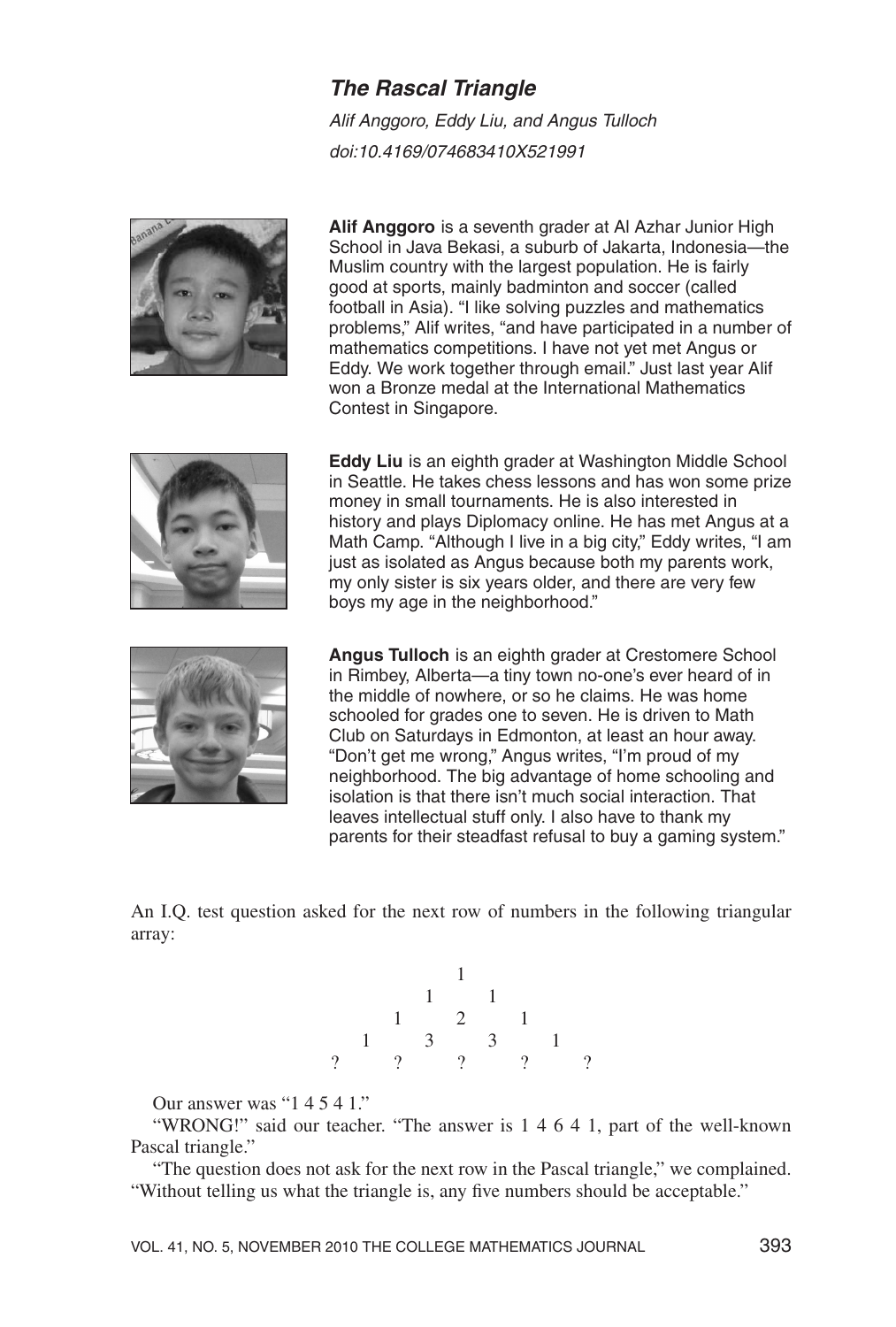"Perhaps it was not stated clearly," our teacher conceded, "but the purpose of the question is to find a way of filling in the new row according to some simple rule. For the Pascal triangle, the rule is that the outside numbers on each row are 1s and the inside numbers are determined by the *inverted triangle formula*: *South* = *West* + *East*. For example,  $6 = 3 + 3$  (see Figure 1a)."



"Our rule is that the outside numbers on each row are 1s and the inside numbers are determined by the *diamond formula:* South = (*West*  $\times$  *East* + 1)  $\div$  *North*. For example,  $5 = (3 \times 3 + 1) \div 2$  (see Figure 1b)."

"That is not as simple as the inverted triangle formula," our teacher complained. "Moreover, the diamond formula involves division. How do you even know that all numbers in your triangle are integers?"

"We have worked out the next few rows." We produced a piece of paper. "See!"

1 1 1 121 13 31 14 5 41 15 7 7 51 1 6 9 10 9 6 1 1 7 11 13 13 11 7 1

"That may be, but you do not know for sure. The first non-integer may just be round the corner. In the Pascal triangle, only addition is involved, and we can be sure that all numbers are integers."

We went away, still believing we were right. However, before showing that our triangle was simpler than the Pascal triangle, we had to show that all numbers in our triangle were indeed integers. How could even that be accomplished?

 $\circ$  –

Since our triangle is not quite the Pascal triangle, we call it the *rascal triangle*. We conceive of the two triangles as finished products rather than as expanding structures. We notice that the two triangles are the same for the first two diagonals running from northwest to southeast. The zeroth diagonal consists of all 1s while the first diagonal consists of the positive integers.

The second diagonal in the Pascal triangle is  $1, 3, 6, 10, 15, \ldots$ . Each term after the first is obtained from the preceding one by adding successively larger integers, namely,  $1 + 2 = 3$ ,  $3 + 3 = 6$ ,  $6 + 4 = 10$ ,  $10 + 5 = 15$ , ... The second diagonal in